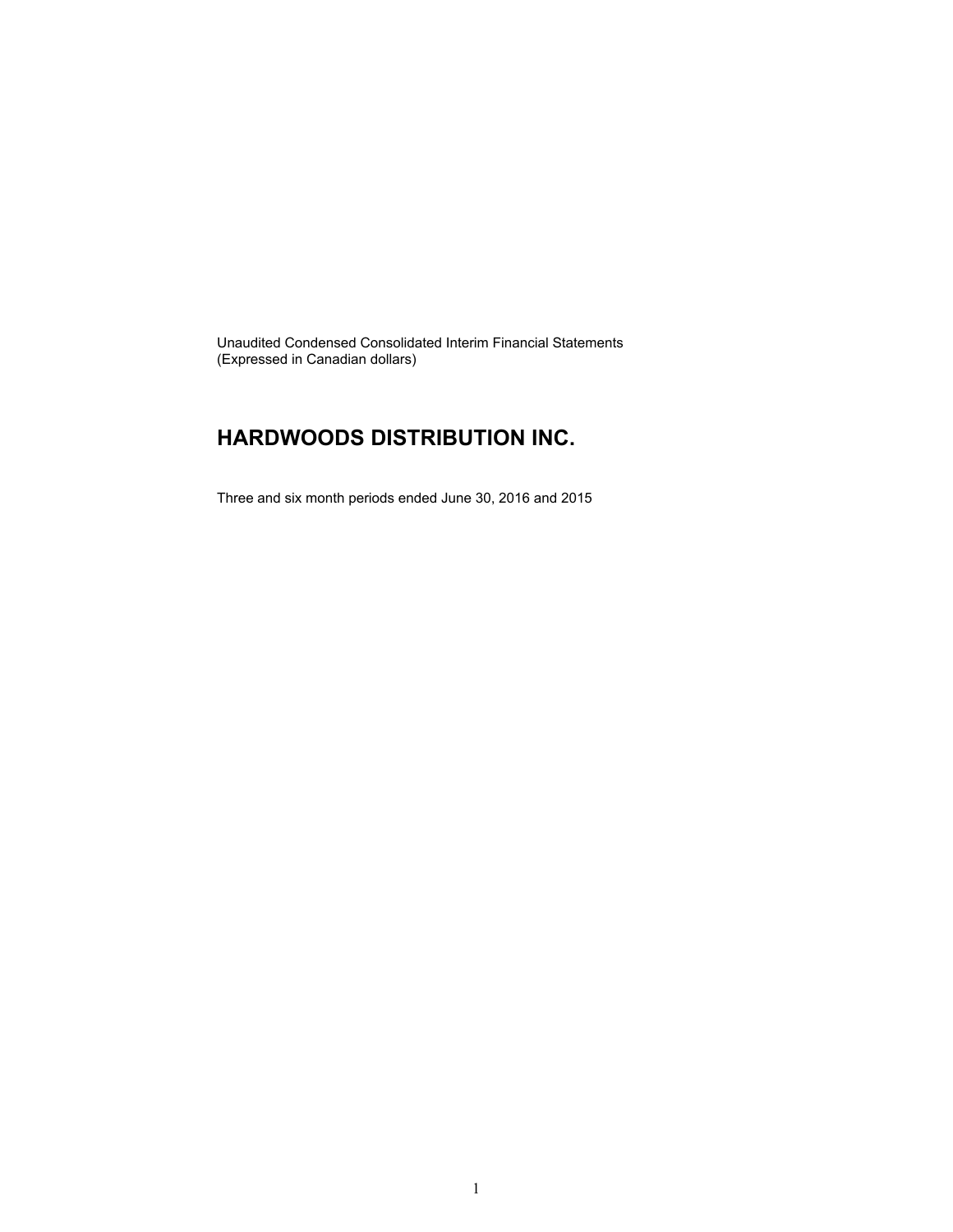Unaudited Condensed Consolidated Interim Statements of Financial Position

(Expressed in thousands of Canadian dollars)

|                                            | Note     | June 30,<br>2016 |                           | December 31,<br>2015 |
|--------------------------------------------|----------|------------------|---------------------------|----------------------|
| Assets                                     |          |                  |                           |                      |
| Current assets:                            |          |                  |                           |                      |
| Cash                                       |          | \$<br>780        | \$                        |                      |
| Restricted cash                            | 13(b)    | 50,011           |                           |                      |
| Accounts and other receivables             | 5        | 64,672           |                           | 56,156               |
| Inventories                                | 6        | 102,712          |                           | 103,476              |
| Prepaid expenses                           | 13(b)(c) | 3,396            |                           | 2,193                |
| Total current assets                       |          | 221,571          |                           | 161,825              |
| Non-current assets:                        |          |                  |                           |                      |
| Non-current receivables                    | 5        | 811              |                           | 969                  |
| Property, plant and equipment              |          | 16,377           |                           | 16,200               |
| Deferred income taxes                      |          | 9,117            |                           | 10,974               |
| Intangible asset                           |          |                  |                           | 36                   |
| Total non-current assets                   |          | 26,305           |                           | 28,179               |
| <b>Total assets</b>                        |          | \$<br>247,876    | \$                        | 190,004              |
| Liabilities                                |          |                  |                           |                      |
| <b>Current liabilities:</b>                |          |                  |                           |                      |
| Bank indebtedness                          | 7        | \$<br>31,089     | \$                        | 28,894               |
| Accounts payable and accrued liabilities   |          | 19,034           |                           | 12,438               |
| Subscription receipts                      | 13(b)    | 50,011           |                           |                      |
| Income taxes payable                       |          | 650              |                           | 2,987                |
| Finance lease obligation                   |          | 1,363            |                           | 1,119                |
| Dividend payable                           | 4        | 922              |                           | 922                  |
| <b>Total current liabilities</b>           |          | 103,069          |                           | 46,360               |
| Non-current liabilities:                   |          |                  |                           |                      |
| Finance lease obligation                   |          | 660              |                           | 696                  |
| <b>Total liabilities</b>                   |          | 103,729          |                           | 47,056               |
| Shareholders' equity                       |          |                  |                           |                      |
| Share capital                              | 8(a)     | 47,073           |                           | 46,859               |
| Contributed surplus                        |          | 105,988          |                           | 105,547              |
| Deficit                                    |          | (25, 217)        |                           | (33, 361)            |
| Accumulated other comprehensive income     |          | 16,303           |                           | 23,903               |
| Shareholders' equity                       |          | 144,147          |                           | 142,948              |
| Total liabilities and shareholders' equity |          | \$<br>247,876    | $\boldsymbol{\mathsf{S}}$ | 190,004              |

Subsequent events (notes 4, 8(a) and 13)

The accompanying notes are an integral part of these condensed consolidated interim financial statements.

Approved on behalf of the board of directors:

**(Signed) GRAHAM M. WILSON** Director **(Signed) WILLIAM R. SAUDER** Director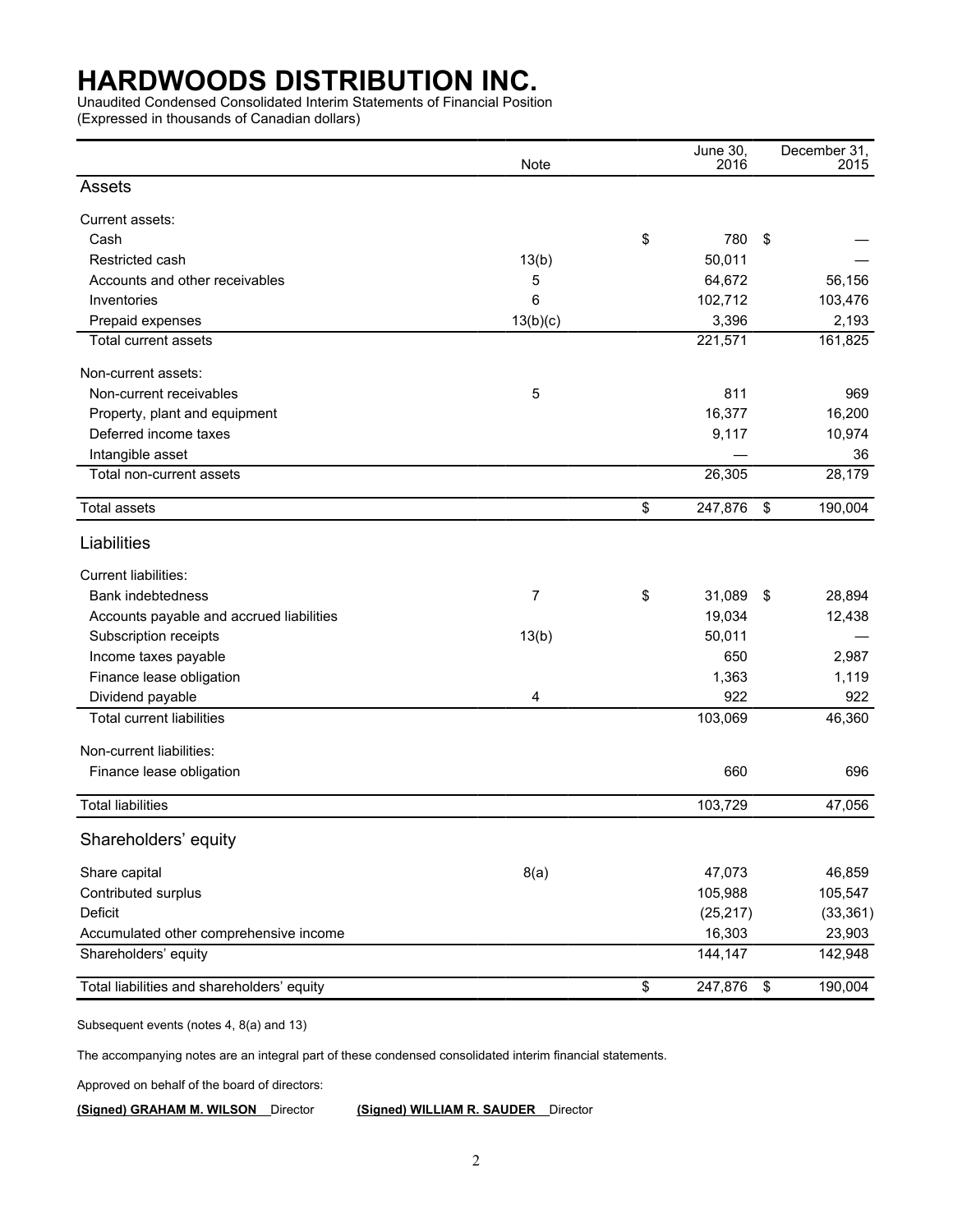Unaudited Condensed Consolidated Interim Statements of Comprehensive Income

(Expressed in thousands of Canadian dollars)

|                                                     |       | Three months ended      |                  | Six months ended |                  |
|-----------------------------------------------------|-------|-------------------------|------------------|------------------|------------------|
|                                                     | Note  | <b>June 30,</b><br>2016 | June 30,<br>2015 | June 30,<br>2016 | June 30,<br>2015 |
|                                                     |       |                         |                  |                  |                  |
| Sales                                               | 10    | \$<br>157,031 \$        | 143,351          | \$<br>314,444 \$ | 278,467          |
| Cost of sales                                       | 6     | (128, 659)              | (118, 503)       | (258, 034)       | (230, 556)       |
| Gross profit                                        |       | 28,372                  | 24,848           | 56,410           | 47,911           |
| Operating expenses:                                 |       |                         |                  |                  |                  |
| Selling and distribution                            |       | (13, 420)               | (12,800)         | (28, 242)        | (25, 105)        |
| Administration                                      | 13(a) | (5, 467)                | (3, 415)         | (10,000)         | (7,098)          |
|                                                     |       | (18, 887)               | (16, 215)        | (38, 242)        | (32, 203)        |
| Profit from operations                              |       | 9,485                   | 8,633            | 18,168           | 15,708           |
| Finance expense                                     | 9     | (357)                   | (428)            | (999)            | (721)            |
| Finance income                                      | 9     | 94                      | 98               | 168              | 627              |
| Net finance expense                                 |       | (263)                   | (330)            | (831)            | (94)             |
| Profit before income taxes                          |       | 9,222                   | 8,303            | 17,337           | 15,614           |
| Income tax expense:                                 |       |                         |                  |                  |                  |
| Current                                             |       | (3, 137)                | (2,749)          | (5,896)          | (4,615)          |
| Deferred                                            |       | (718)                   | (545)            | (1, 452)         | (1, 277)         |
|                                                     |       | (3, 855)                | (3,294)          | (7, 348)         | (5,892)          |
| Profit                                              |       | 5,367                   | 5,009            | 9,989            | 9,722            |
| Other comprehensive income:                         |       |                         |                  |                  |                  |
| Exchange differences translating foreign operations |       | (585)                   | (1, 162)         | (7,600)          | 6,038            |
| Total comprehensive income                          |       | \$<br>4,782 \$          | 3,847            | \$<br>2,389 \$   | 15,760           |
| Basic profit per share                              | 8(c)  | \$<br>$0.32$ \$         | 0.30             | \$<br>$0.60$ \$  | 0.58             |
| Diluted profit per share                            | 8(c)  | \$<br>$0.32$ \$         | 0.30             | \$<br>$0.59$ \$  | 0.58             |

The accompanying notes are an integral part of these condensed consolidated interim financial statements.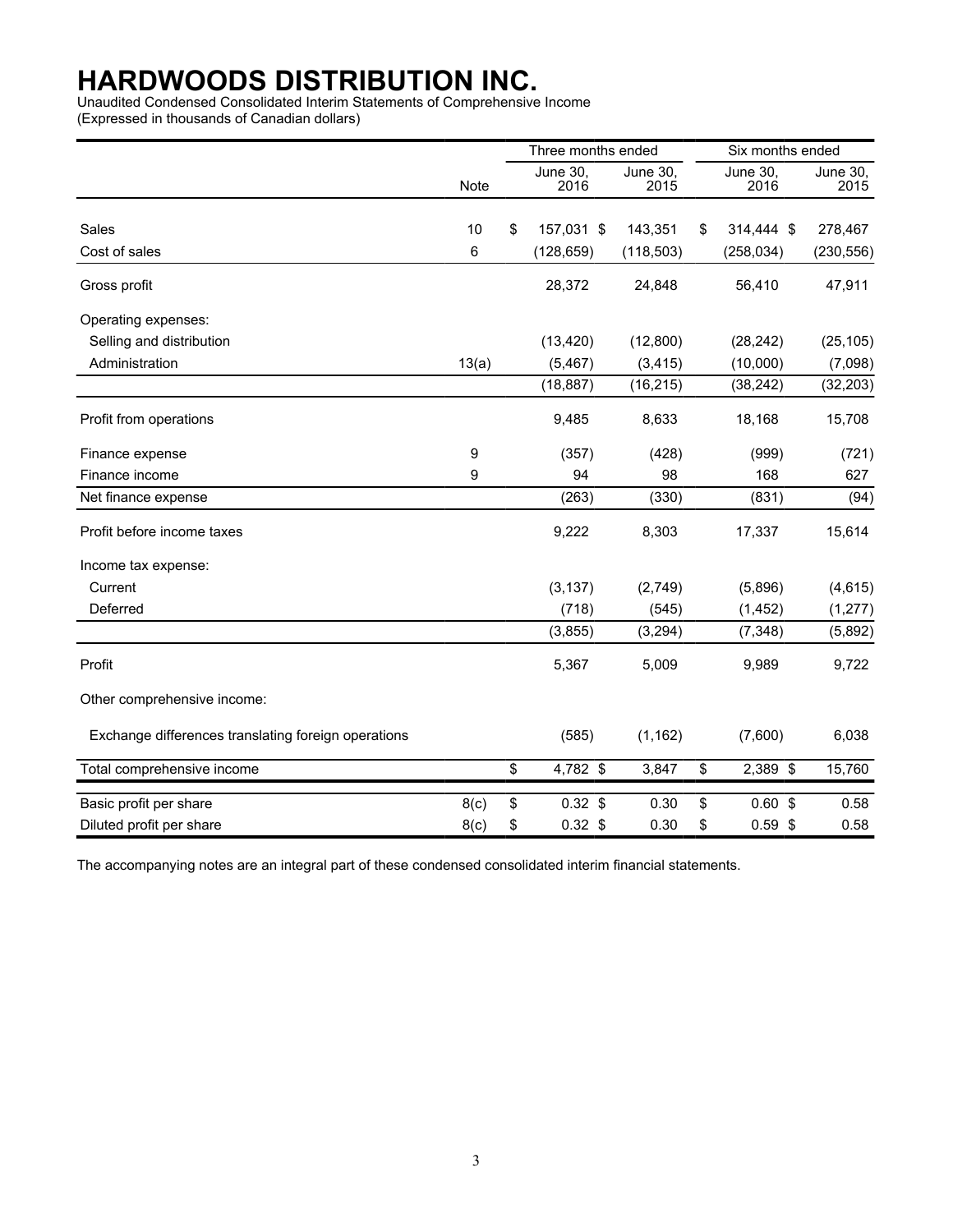Unaudited Condensed Consolidated Interim Statements of Changes in Shareholders' Equity (Expressed in thousands of Canadian dollars)

#### Six month periods ended June 30, 2016 and 2015

|                                   | Note | Share<br>capital |    | Contributed<br>surplus | Accumulated<br>other<br>comprehensive<br>income -<br>translation<br>reserve | Deficit         | Total     |
|-----------------------------------|------|------------------|----|------------------------|-----------------------------------------------------------------------------|-----------------|-----------|
|                                   |      |                  |    |                        |                                                                             |                 |           |
| Balance at January 1, 2016        |      | \$<br>46,859     | \$ | 105,547                | \$<br>23,903                                                                | $$^{(33,361)}$$ | \$142,948 |
| Share based compensation expense  | 8(b) |                  |    | 655                    |                                                                             |                 | 655       |
| Shares issued pursuant to LTIP    | 8(a) | 214              |    | (214)                  |                                                                             |                 |           |
| Profit for the period             |      |                  |    |                        |                                                                             | 9,989           | 9,989     |
| Dividends declared                |      |                  |    |                        |                                                                             | (1,845)         | (1, 845)  |
| Translation of foreign operations |      |                  |    |                        | (7,600)                                                                     |                 | (7,600)   |
| Balance at June 30, 2016          |      | \$<br>47,073     | \$ | 105,988                | \$<br>16,303                                                                | \$ (25,217)     | \$144,147 |
| Balance at January 1, 2015        |      | \$<br>45,830     | S  | 105,154                | \$<br>7,504                                                                 | \$<br>(49,999)  | \$108,489 |
| Share based compensation expense  | 8(b) |                  |    | 472                    |                                                                             |                 | 472       |
| Shares issued pursuant to LTIP    | 8(a) | 9                |    | (9)                    |                                                                             |                 |           |
| Profit for the period             |      |                  |    |                        |                                                                             | 9,722           | 9,722     |
| Dividends declared                |      |                  |    |                        |                                                                             | (1,671)         | (1,671)   |
| Translation of foreign operations |      |                  |    |                        | 6,038                                                                       |                 | 6,038     |
| Balance at June 30, 2015          |      | \$<br>45,839     | \$ | 105,617                | \$<br>13,542                                                                | \$<br>(41, 948) | \$123,050 |

The accompanying notes are an integral part of these condensed consolidated interim financial statements.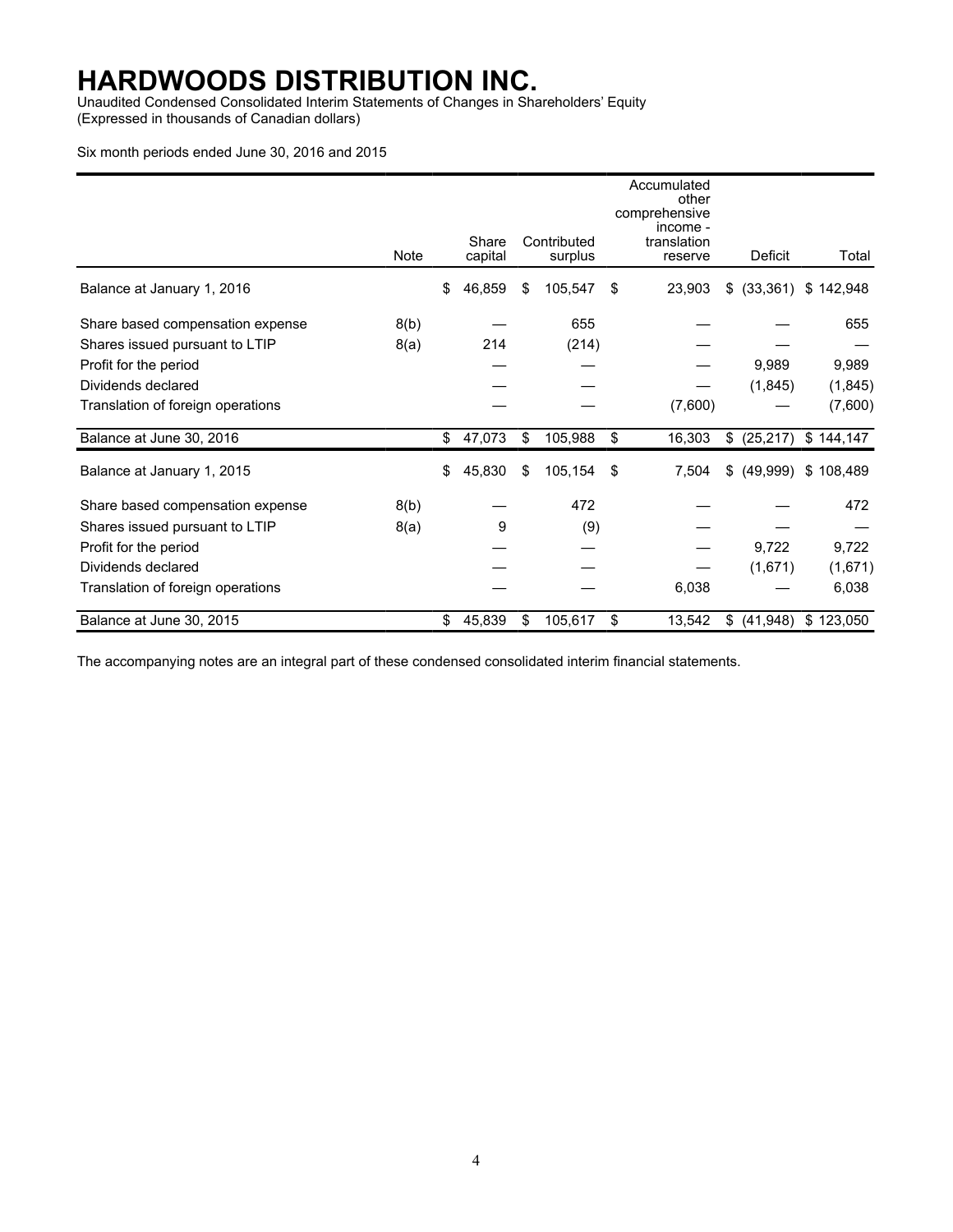Unaudited Condensed Consolidated Interim Statements of Cash Flows

(Expressed in thousands of Canadian dollars)

|                                                      |       | Three months ended |                  | Six months ended |                  |                  |
|------------------------------------------------------|-------|--------------------|------------------|------------------|------------------|------------------|
|                                                      | Note  | June 30,<br>2016   | June 30,<br>2015 |                  | June 30,<br>2016 | June 30,<br>2015 |
| Cash flow from operating activities:                 |       |                    |                  |                  |                  |                  |
| Profit for the period                                |       | \$<br>$5,367$ \$   | 5,009            | \$               | 9,989 \$         | 9,722            |
| Adjustments for:                                     |       |                    |                  |                  |                  |                  |
| Depreciation                                         |       | 746                | 647              |                  | 1,496            | 1,218            |
| (Gain) loss on sale of property, plant and equipment |       | (149)              |                  |                  | (147)            | $\mathbf{1}$     |
| Share-based compensation expense                     | 8(b)  | 368                | 356              |                  | 655              | 472              |
| Income tax expense                                   |       | 3,855              | 3,294            |                  | 7,348            | 5,892            |
| Net finance expense                                  | 9     | 263                | 330              |                  | 831              | 94               |
| Interest received                                    |       | 94                 | 98               |                  | 168              | 192              |
| Interest paid                                        |       | (234)              | (330)            |                  | (481)            | (666)            |
| Income taxes paid                                    |       | (3, 556)           | (2, 847)         |                  | (8,099)          | (5,773)          |
|                                                      |       | 6,754              | 6,557            |                  | 11,760           | 11,152           |
| Changes in non-cash working capital:                 |       |                    |                  |                  |                  |                  |
| Accounts receivable                                  |       | (2, 138)           | (1,003)          |                  | (11, 641)        | (11, 847)        |
| Inventories                                          |       | (1,879)            | (4,697)          |                  | (5,068)          | (8,960)          |
| Prepaid expenses                                     |       | (1, 595)           | (110)            |                  | (1, 311)         | 222              |
| Accounts payable and accrued liabilities             |       | 5,806              | 1,362            |                  | 7,512            | 4,012            |
|                                                      |       | 194                | (4, 448)         |                  | (10, 508)        | (16, 573)        |
| Net cash provided by (used in) operating activities  |       | 6,948              | 2,109            |                  | 1,252            | (5, 421)         |
| Cash flow from financing activities:                 |       |                    |                  |                  |                  |                  |
| (Decrease) Increase in bank indebtedness             |       | (3,757)            | (1,014)          |                  | 3,537            | 7,864            |
| Increase in restricted cash                          | 13(b) | 50,011             |                  |                  | 50,011           |                  |
| Proceeds from subscription receipts                  | 13(b) | (50, 011)          |                  |                  | (50, 011)        |                  |
| Principle payments on finance lease obligation       |       | (352)              | (274)            |                  | (651)            | (538)            |
| Dividends paid to shareholders                       | 4     | (922)              | (749)            |                  | (1, 845)         | (1, 498)         |
| Net cash provided by (used in) financing activities  |       | (5,031)            | (2,037)          |                  | 1,041            | 5,828            |
| Cash flow from investing activities:                 |       |                    |                  |                  |                  |                  |
| Additions to property, plant and equipment           |       | (1,545)            | (166)            |                  | (1,987)          | (690)            |
| Proceeds on disposal of                              |       |                    |                  |                  |                  |                  |
| property, plant and equipment                        |       | 374                | 68               |                  | 373              | 159              |
| Payments received on non-current receivables         |       | 34                 | 26               |                  | 101              | 111              |
| Net cash used in investing activities                |       | (1, 137)           | (72)             |                  | (1, 513)         | (420)            |
| Increase (decrease) in cash                          |       | 780                |                  |                  | 780              | (13)             |
| Cash, beginning of the period                        |       |                    |                  |                  |                  | 13               |
| Cash, end of the period                              |       | \$<br>780 \$       |                  | \$               | 780 \$           |                  |
| Supplementary information:                           |       |                    |                  |                  |                  |                  |
| Property, plant and equipment acquired under         |       |                    |                  |                  |                  |                  |
| finance leases, net of disposals                     |       | \$<br>681 \$       | 360              | \$               | 913 \$           | 530              |

The accompanying notes are an integral part of these condensed consolidated interim financial statements.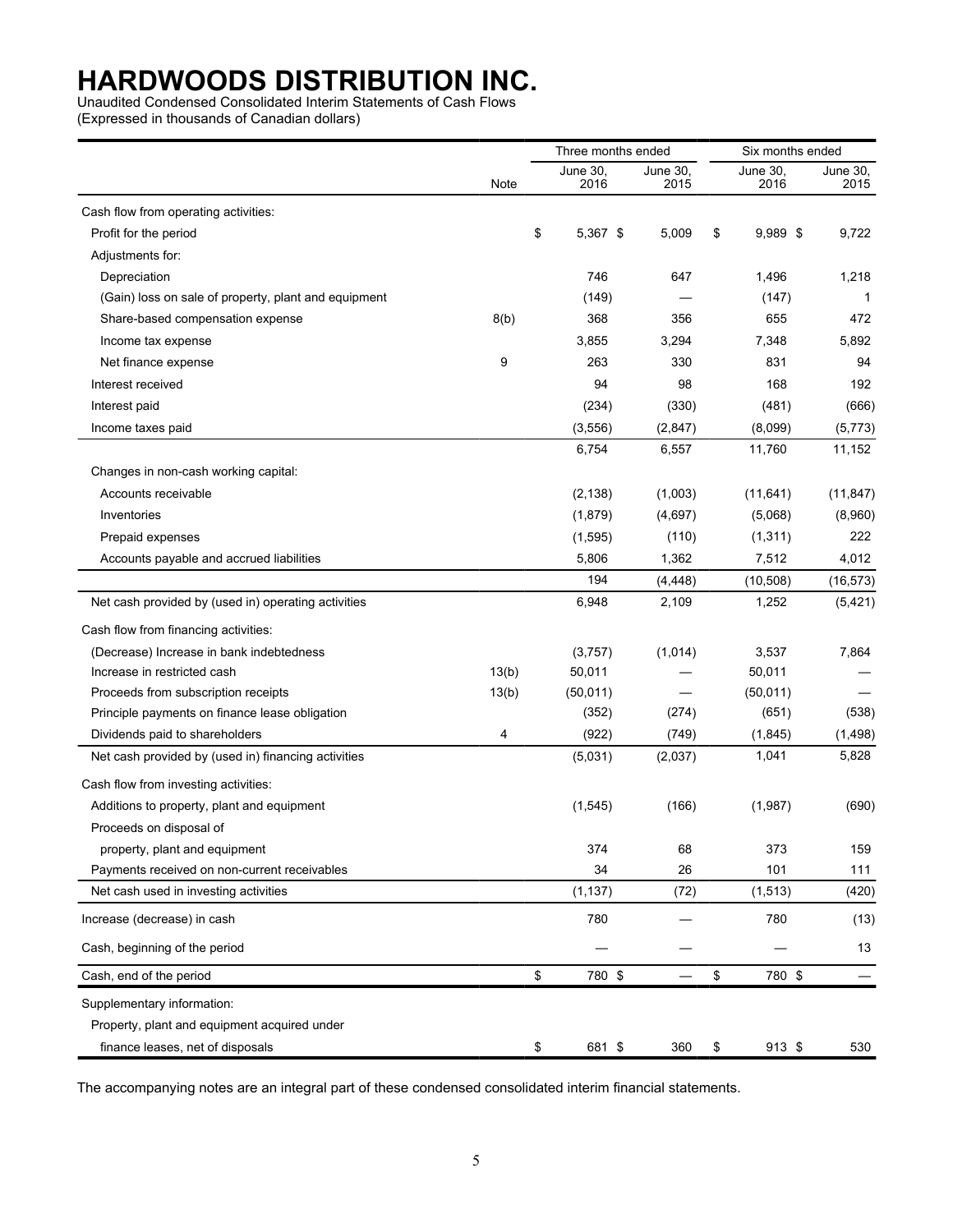Notes to Unaudited Condensed Consolidated Interim Financial Statements (Tabular amounts expressed in thousands of Canadian dollars)

Three and six month periods ended June 30, 2016 and 2015

#### **1. Nature of operations:**

Hardwoods Distribution Inc. (the "Company") is incorporated under the Canada Business Corporations Act trading on the Toronto Stock Exchange under the symbol "HWD." During the quarter ended June 30, 2016, subsidiaries of the Company operated a network of 32 distribution centers in Canada and the US engaged in the wholesale distribution of hardwood lumber, related sheet goods and specialty products to customers that supply end-products to the residential and commercial construction markets. The Company also has a sawmill and kiln drying operation in Clinton, Michigan. The Company's principal office is located at #306, 9440 202nd Street, Langley, British Columbia V1M 4A6.

On July 15, 2016 (the "Acquisition date"), the Company acquired through one of its wholly owned subsidiaries substantially all the assets used in the business of Rugby Acquisition, LLC and its subsidiaries ("Rugby") and assumed certain of Rugby's liabilities (the "Acquisition") for a base purchase price of \$138.8 million (US\$107.0 million) (the "Purchase Price") plus up to another \$16.9 million (US\$13.0 million) in earn-outs based on future performance (Note 13(a)). Rugby operates a network of 30 distribution centers in the US and is engaged in the wholesale distribution of non-structural architectural grade building products to customers that supply end-products to the commercial construction market. Rugby also serves industrial, retail residential and institutional construction end-markets.

### **2. Basis of preparation:**

(a) Statement of compliance:

These condensed consolidated interim financial statements of the Company have been prepared in accordance with International Accounting Standards ("IAS 34") "Interim Financial Reporting". The disclosures contained in these condensed consolidation interim financial statements do not include all of the requirements of International Financial Reporting Standards ("IFRS") for annual financial statements, and accordingly, should be read in conjunction with the Company's annual consolidated financial statements for the year ended December 31, 2015.

The condensed consolidated interim financial statements were authorized for issue by the Board of Directors on August 11, 2016.

(b) Basis of measurement:

These condensed consolidated interim financial statements have been prepared on the historical cost basis.

(c) Functional and presentation currency:

These condensed consolidated interim financial statements are presented in Canadian dollars, which is the Company's functional currency. All financial information presented in the interim financial statements, with the exception of per share amounts, has been rounded to the nearest thousand dollar.

(d) Use of estimates and judgment:

The preparation of financial statements in accordance with IFRS requires management to make judgments, estimates and assumptions that affect the application of accounting policies and the reported amounts of assets and liabilities at the date of the financial statements and the reported amounts of revenue and expenses during the reporting period. Actual amounts may differ from the estimates applied in the preparation of these interim financial statements.

Estimates and underlying assumptions are reviewed on an ongoing basis. Revisions to accounting estimates are recognized in the period in which the estimates are revised and in any future periods affected. In preparing these condensed consolidated interim financial statements, the significant judgments made by management in applying the Company's accounting policies and the key sources of estimation uncertainty are consistent with those disclosed in the Company's annual audited consolidated financial statements for the year ended December 31, 2015, except for assumptions made related to the Rugby acquisition, which are disclosed in note 13(a).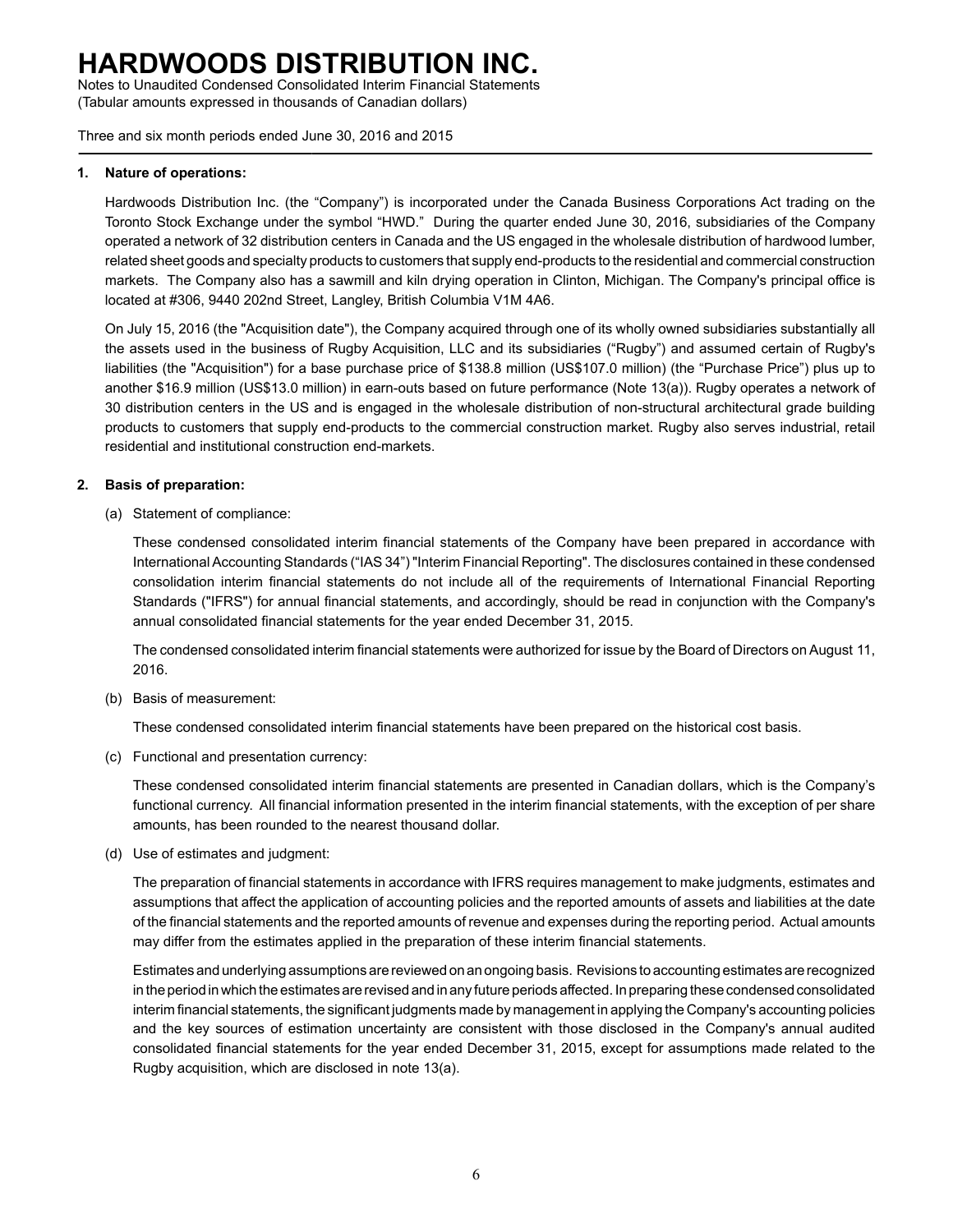Notes to Unaudited Condensed Consolidated Interim Financial Statements (Tabular amounts expressed in thousands of Canadian dollars)

Three and six month periods ended June 30, 2016 and 2015

### **3. Significant accounting policies:**

The significant accounting policies that have been used in the preparation of these condensed consolidated interim financial statements are summarized in the Company's annual audited consolidated financial statements for the year ended December 31, 2015. There were no new standards effective January 1, 2016 that had an impact on the Company's financial statements. In addition to the new standards and interpretations not yet adopted discussed in the Company's December 31, 2015 annual consolidated financial statements, the Company notes the following pronouncements during the period ended June 30, 2016:

### *IAS 12, Income Taxes (Amendments)*

On January 19, 2016, the IASB issued Recognition of Deferred Tax Assets for Unrealized Losses as an amendment to IAS 12. The amendments clarify that the existence of a deductible temporary difference depends solely on a comparison of the carrying amount of an asset and its tax base at the end of the reporting period, and is not affected by possible future changes in the carrying amount or expected manner of recovery of the asset. The amendments apply retrospectively for annual periods beginning on or after January 1, 2017 with early adoption permitted.

The Company intends to adopt the amendments to IAS 12 in its consolidated financial statements for the annual period beginning on January 1, 2017. The Company does not expect the amendments to have a material impact on the consolidated financial statements.

### *IFRS 2, Share-Based Payment (Amendments)*

On June 20, 2016, the IASB issued amendments to IFRS 2 clarifying how to account for certain types of share-based payment transactions. The amendments provide requirements on the accounting for: the effects of vesting and non-vesting conditions on the measurement of cash-settled share-based payments; share-based payment transactions with a net settlement feature for withholding tax obligations; and a modification to the terms and conditions of a share-based payment that changes the classification of the transaction from cash-settled to equity-settled.

The amendments apply for annual periods beginning on or after January 1, 2018. As a practical simplification, the amendments can be applied prospectively. Retrospective, or early, application is permitted if information is available without the use of hindsight. The Company intends to adopt the amendments to IFRS 2 in its consolidated financial statements for the annual period beginning on January 1, 2018. The extent of the impact of adoption of the standard has not yet been determined.

### **4. Capital management:**

The Company's policy is to maintain a strong capital base so as to maintain investor, creditor and market confidence and to sustain future growth of the business. The Company considers its capital to be, bank indebtedness (net of cash) and shareholders' equity.

The Company's capitalization is as follows:

|                          |    | June 30,<br>2016 |     | December 31.<br>2015 |
|--------------------------|----|------------------|-----|----------------------|
| Cash                     | \$ | $(780)$ \$       |     |                      |
| <b>Bank indebtedness</b> |    | 31,089           |     | 28,894               |
| Shareholder's equity     |    | 144.147          |     | 142,948              |
| Total capitalization     | S  | 174,456          | \$. | 171,842              |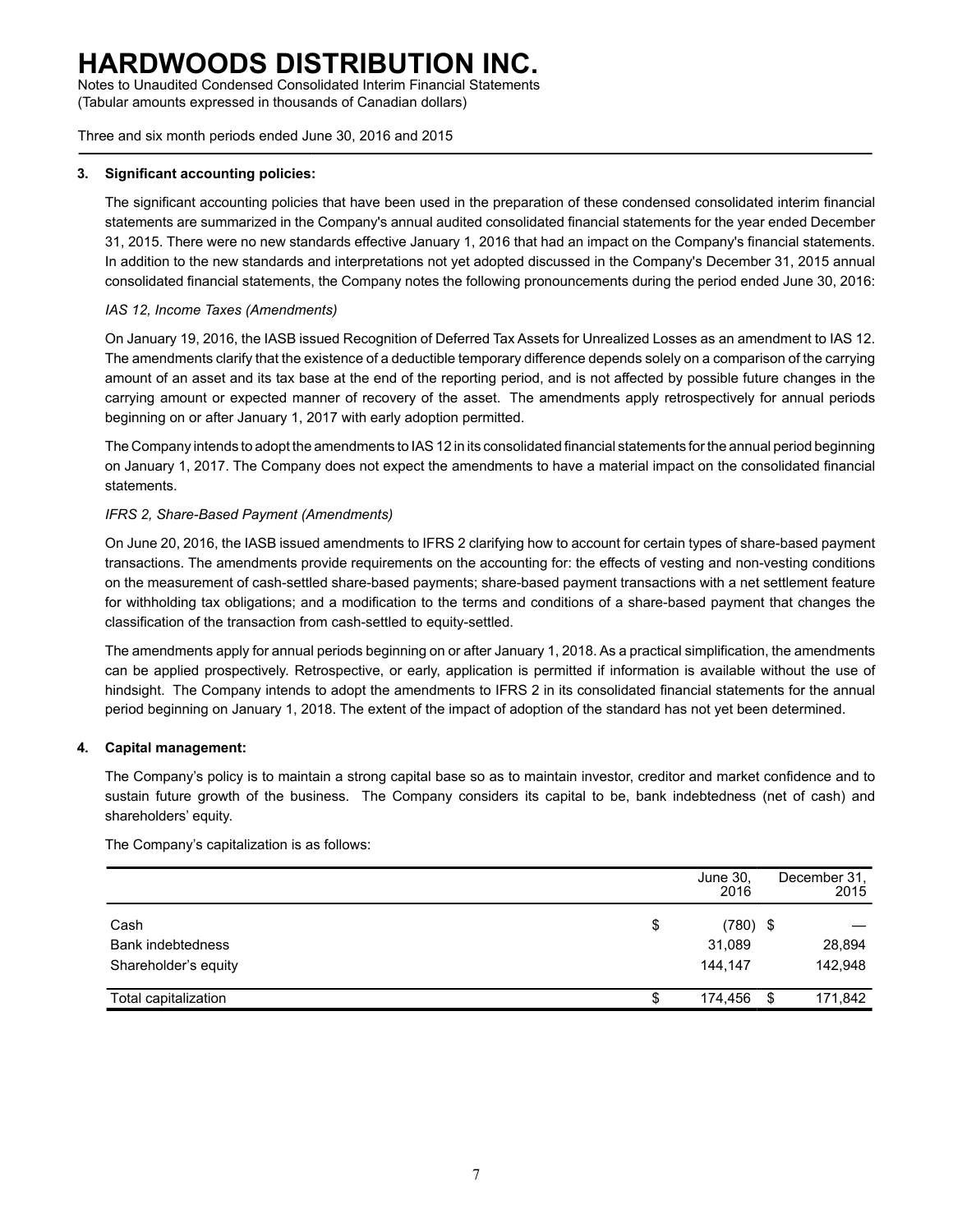Notes to Unaudited Condensed Consolidated Interim Financial Statements (Tabular amounts expressed in thousands of Canadian dollars)

Three and six month periods ended June 30, 2016 and 2015

#### **4. Capital management (continued):**

The terms of the Company's US and Canadian credit facilities are described in note 7. The terms of the agreements with the Company's lenders provide that distributions cannot be paid by its subsidiaries in the event that its subsidiaries do not meet certain credit ratios. The Company's operating subsidiaries were compliant with all required credit ratios under the US and Canadian credit facilities as at June 30, 2016 and December 31, 2015, and accordingly there were no restrictions on distributions arising from compliance with financial covenants.

Dividends are one way the Company manages its capital. Dividends are declared having given consideration to a variety of factors including the outlook for the business and financial leverage. There were no changes to the Company's approach to capital management during the three and six month periods ended June 30, 2016.

On May 12, 2016, the Company declared a cash dividend of \$0.055 per common share to shareholders of record as of July 18, 2016. The dividend was paid to shareholders on July 29, 2016. On August 11, 2016, the Company declared a cash dividend of \$0.0625 per common share to shareholders of record as of October 17, 2016, to be paid on October 28, 2016.

#### **5. Accounts and other receivables:**

The following is a breakdown of the Company's current and non-current receivables and represents the Company's principal exposure to credit risk.

|                                                  | June 30,<br>2016 |     | December 31.<br>2015 |
|--------------------------------------------------|------------------|-----|----------------------|
| Trade accounts receivable - Canada               | \$<br>17,057     | \$  | 11,937               |
| Trade accounts receivable - United States        | 51,743           |     | 47,586               |
| Sundry receivable                                | 361              |     | 726                  |
| Current portion of non-current receivables       | 664              |     | 751                  |
|                                                  | 69,825           |     | 61,000               |
| Less:                                            |                  |     |                      |
| Allowance for credit loss                        | 5,153            |     | 4,844                |
|                                                  | \$<br>64,672     | \$  | 56,156               |
| Non-current receivables:                         |                  |     |                      |
| Employee housing loans                           | \$<br>426        | -\$ | 546                  |
| Customer notes                                   | 480              |     | 631                  |
| Security deposits                                | 569              |     | 543                  |
|                                                  | 1,475            |     | 1,720                |
| Less:                                            |                  |     |                      |
| Current portion, included in accounts receivable | 664              |     | 751                  |
|                                                  | \$<br>811        | \$  | 969                  |

#### The aging of trade receivables is:

|                       | June 30,<br>2016 |      | December 31,<br>2015 |
|-----------------------|------------------|------|----------------------|
| Current               | \$<br>54,096     | - \$ | 44,377               |
| 1 - 30 days past due  | 9,751            |      | 9,142                |
| 31 - 60 days past due | 2,192            |      | 3,122                |
| 60+ days past due     | 2,761            |      | 2,882                |
|                       | \$<br>68,800     | \$   | 59,523               |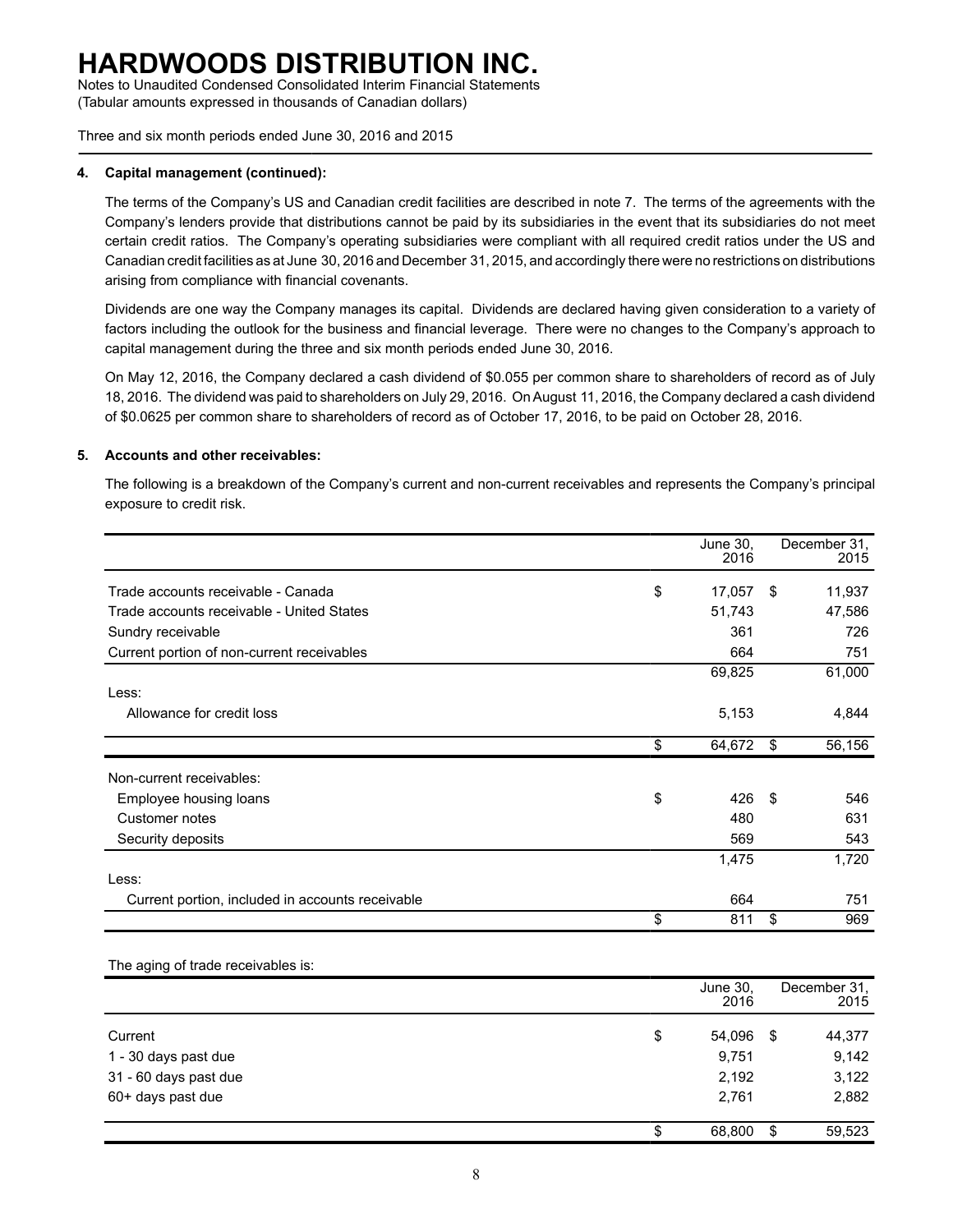Notes to Unaudited Condensed Consolidated Interim Financial Statements (Tabular amounts expressed in thousands of Canadian dollars)

Three and six month periods ended June 30, 2016 and 2015

#### **5. Accounts receivable (continued):**

The Company determines its allowance for credit loss based on its best estimate of the net recoverable amount by customer account. Accounts that are considered uncollectable are written off. The total allowance at June 30, 2016 was \$5.2 million (December 31, 2015 - \$4.8 million). The amount of the allowance is considered sufficient based on the past experience of the business, current and expected collection trends, the security the Company has in place for past due accounts and management's regular review and assessment of customer accounts and credit risk.

Bad debt expense, net of recoveries, for the three month period ended June 30, 2016 was \$0.2 million which equates to 0.1% of sales (three month period ended June 30, 2015 - \$0.6 million, being 0.4% of sales). For the six month period ended June 30, 2016, net bad debt expense was \$0.6 million being 0.2% of sales (six month period ended June 30, 2015 - \$0.8 million, being 0.3% of sales).

### **6. Inventories:**

|                  | June 30,<br>2016 |     | December 31,<br>2015 |
|------------------|------------------|-----|----------------------|
| Raw materials    | \$<br>1,095      | -\$ | 1,265                |
| Work in process  | 5,307            |     | 5,054                |
| Goods in-transit | 7,165            |     | 7,611                |
| Finished goods:  |                  |     |                      |
| Lumber           | 37,217           |     | 38,649               |
| Sheet goods      | 45,847           |     | 42,102               |
| Specialty        | 6,081            |     | 8,795                |
|                  | \$<br>102,712    | \$  | 103,476              |

The Company regularly reviews and assesses the condition and value of its inventories and records write-downs to net realizable as necessary.

Inventory related expenses are included in the condensed consolidated interim statement of comprehensive income are as follows:

|                                                  |    | Three months ended |  |                  |    | Six months ended |                  |  |
|--------------------------------------------------|----|--------------------|--|------------------|----|------------------|------------------|--|
|                                                  |    | June 30,<br>2016   |  | June 30,<br>2015 |    | June 30,<br>2016 | June 30,<br>2015 |  |
| Inventory write-downs, included in cost of sales | \$ | 390 \$             |  | 182              | \$ | 744 S            | 390              |  |
| Cost of inventory sold                           |    | 124.138            |  | 114.578          |    | 248.911          | 222,758          |  |
| Other cost of sales                              |    | 4.521              |  | 3.925            |    | 9.123            | 7,798            |  |
| Total cost of sales                              | S  | 128.659 \$         |  | 118,503          | \$ | 258.034 \$       | 230,556          |  |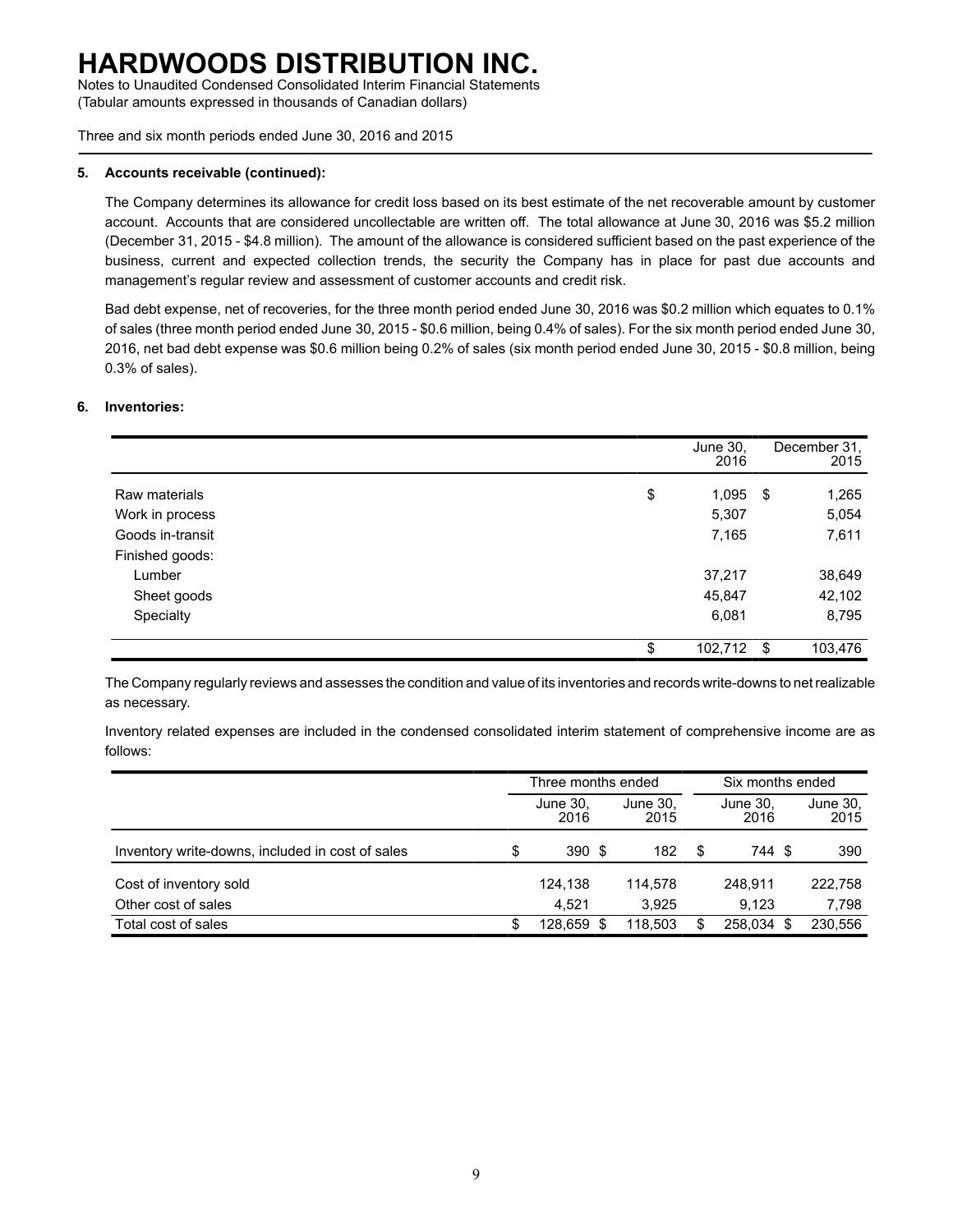Notes to Unaudited Condensed Consolidated Interim Financial Statements (Tabular amounts expressed in thousands of Canadian dollars)

Three and six month periods ended June 30, 2016 and 2015

#### **7. Bank indebtedness:**

|                                             |    | June 30, |      | December 31. |
|---------------------------------------------|----|----------|------|--------------|
|                                             |    | 2016     |      | 2015         |
| Checks issued in excess of funds on deposit | \$ | 1.834    | - 35 | 3,049        |
| Credit facility, Hardwoods LP               |    | 8.000    |      | 5,314        |
| Credit facility, Hardwoods USLP             |    |          |      |              |
| (June 30, 2016 - US\$16,455)                |    |          |      |              |
| December 31, 2015 - US\$14,835)             |    | 21.255   |      | 20,531       |
|                                             | S  | 31.089   |      | 28.894       |

Bank indebtedness consists of checks issued in excess of funds on deposit and advances under operating lines of credit (the "Credit Facilities") available to subsidiaries of the Company, Hardwoods Specialty Products LP ("Hardwoods LP") and Hardwoods Specialty Product USLP ("Hardwoods USLP").

The Hardwoods LP Credit Facility, which has a maturity date of August 7, 2016, provides financing up to \$15.0 million. The Hardwoods USLP Credit Facility, which has a maturity date of April 27, 2017, provides financing up to US\$75 million. Subsequent to period end, both facilities were renewed and amended (note 13(c)).

The Credit Facilities are payable in full at maturity. The Credit Facilities are revolving credit facilities which the Company may terminate at any time without prepayment penalty. The Credit Facilities bear interest at a floating rate based on the Canadian or US prime rate (as the case may be), LIBOR or bankers' acceptance rates plus, in each case, an applicable margin. Letters of credit are also available under the Credit Facilities on customary terms for facilities of this nature. Commitment fees and standby charges usual for borrowings of this nature were and are payable.

The amount made available under the Credit Facility to Hardwoods LP from time to time is limited to the extent of 85% of the book value of accounts receivable and the lesser of 60% of the book value or 85% of appraised value of inventories with the amount based on inventories not to exceed 60% of the total amount to be available. Certain identified accounts receivable and inventories are excluded from the calculation of the amount available under the Credit Facility. Hardwoods LP is required to maintain a fixed charge coverage ratio (calculated as the ratio of earnings before interest, tax, depreciation and amortization ("EBITDA") less cash taxes, capital expenditures and distributions, divided by interest plus principal payments on finance lease obligations) of not less than 1.1 to 1. However, this covenant does not apply so long as the unused availability under the credit line is in excess of \$2.0 million. At June 30, 2016, the Hardwoods LP Credit Facility has unused availability of \$7.0 million, before checks issued in excess of funds on deposit of nil (December 31, 2015 - \$9.7 million, checks issued in excess of funds on deposit - \$0.9 million).

The amount made available under the Credit Facility to Hardwoods USLP from time to time is 85% of the book value of accounts receivable and 55% of the book value of inventories (with certain accounts receivable and inventory being excluded). Hardwoods USLP is required to maintain a fixed charge coverage ratio (calculated as EBITDA less cash taxes and capital expenditures, divided by the sum of interest, principal payments on finance lease obligations and distributions) of 1.0 to 1. This covenant of the Hardwoods USLP Credit Facility does not need to be met, however, unless the unused availability under the Credit Facility is in excess of certain thresholds. The minimum unused availability that must be maintained for the fixed charge coverage ratio not to apply at June 30, 2016 is US\$7.5 million. At June 30, 2016, the Hardwoods USLP Credit Facility has unused availability of \$54.4 million (US\$42.1 million), before checks issued in excess of funds on deposit of \$1.8 million (US\$1.4 million). At December 31, 2015, the Hardwoods USLP Credit Facility had unused availability of \$51.1 million (US\$36.9 million), before checks issued in excess of funds on deposit of \$2.1 million (US\$1.5 million).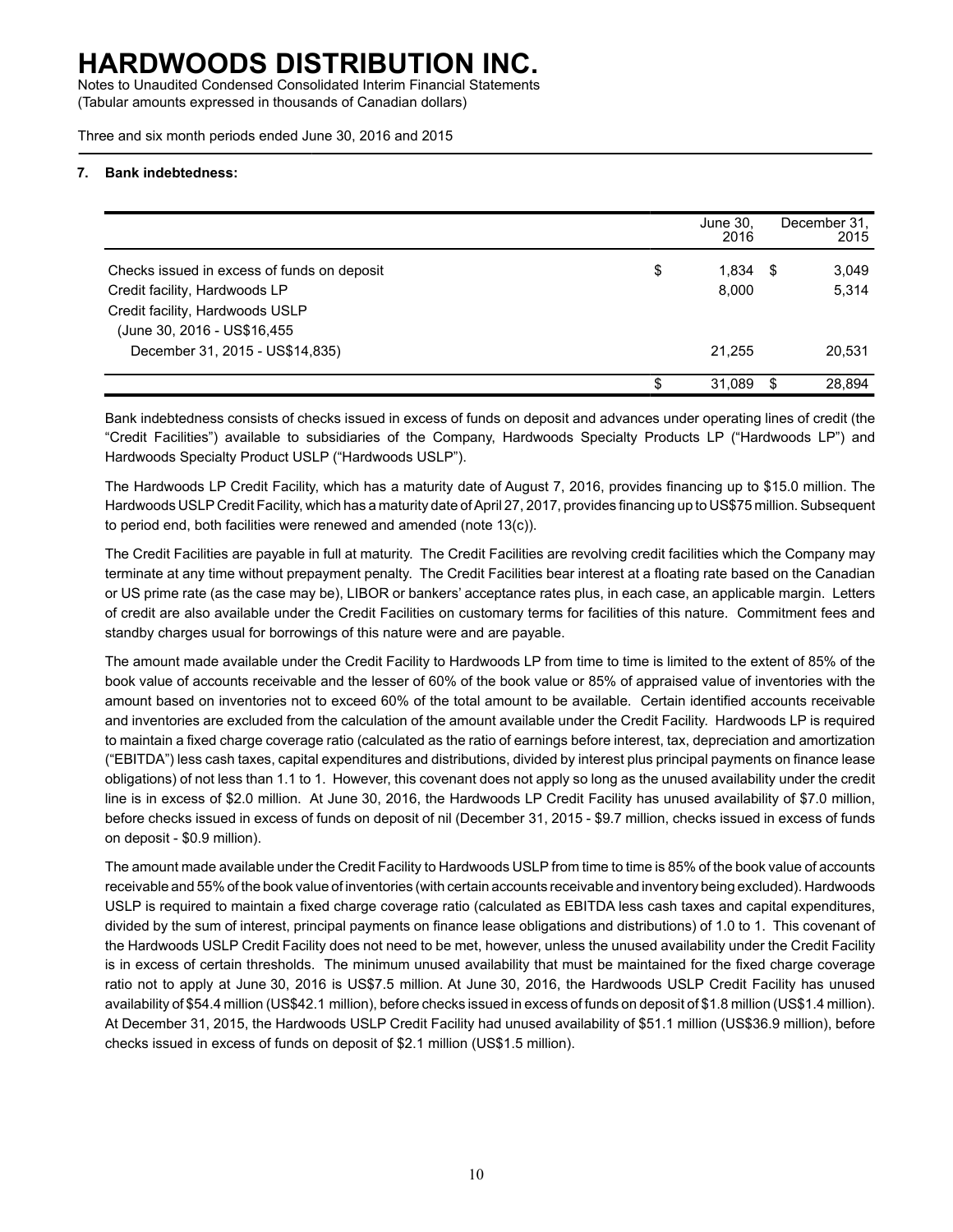Notes to Unaudited Condensed Consolidated Interim Financial Statements (Tabular amounts expressed in thousands of Canadian dollars)

Three and six month periods ended June 30, 2016 and 2015

#### **8. Share capital:**

(a) Share capital

At June 30, 2016, the authorized share capital of the Company comprised an unlimited number of common shares without par value ("Shares").

A continuity of share capital is as follows:

|                                                                             | <b>Shares</b>         |     | Total           |
|-----------------------------------------------------------------------------|-----------------------|-----|-----------------|
| Balance at December 31, 2014<br>Issued pursuant to long term incentive plan | 16,651,414<br>110.657 | - 5 | 45.830<br>1,029 |
| Balance at December 31, 2015                                                | 16,762,071            |     | 46.859          |
| Issued pursuant to long term incentive plan                                 | 16.693                |     | 214             |
| Share adjustment                                                            | 3                     |     |                 |
| Balance at June 30, 2016                                                    | 16,778,767            | S   | 47.073          |

Subsequent to June 30, 2016, the Company issued 563,542 common shares for cash consideration to the sellers of Rugby in accordance with the terms of the Acquisition (note 13(a)) and issued 3,966,350 common shares as part of the financing arrangement related to the acquisition of Rugby (note 13(b)).

(b) Long Term Incentive Plan ("LTIP"):

A continuity of the LTIP Shares outstanding is as follows:

|                                                         | Performance<br><b>Shares</b> | Restricted<br><b>Shares</b> |
|---------------------------------------------------------|------------------------------|-----------------------------|
| Balance at December 31, 2014                            | 20,952                       | 98,913                      |
| LTIP shares issued during the year                      | 43.005                       | 70,588                      |
| LTIP shares settled by exchange for free-trading Shares | (14,748)                     | (82, 674)                   |
| Balance at December 31, 2015                            | 49.209                       | 86,827                      |
| LTIP shares issued during the period                    | 20.141                       | 49,432                      |
| LTIP shares forfeited during the period                 | (2,265)                      | (3,644)                     |
| LTIP shares settled by exchange for free-trading Shares | (8, 236)                     |                             |
| Balance at June 30, 2016                                | 58.849                       | 132.615                     |

Non-cash LTIP compensation expense of \$368,097 was recognized in the condensed consolidated interim statement of comprehensive income for the three month period ended June 30, 2016 (June 30, 2015 - \$355,844) and \$655,042 for the six month period ended June 30, 2016 (June 30, 2015 - \$471,869). The key estimate in determining the compensation in any period is whether the performance criteria have been met and the amount of the payout multiplier on the Performance Shares. The payout multiplier is reviewed and approved by the Company's compensation committee on an annual basis.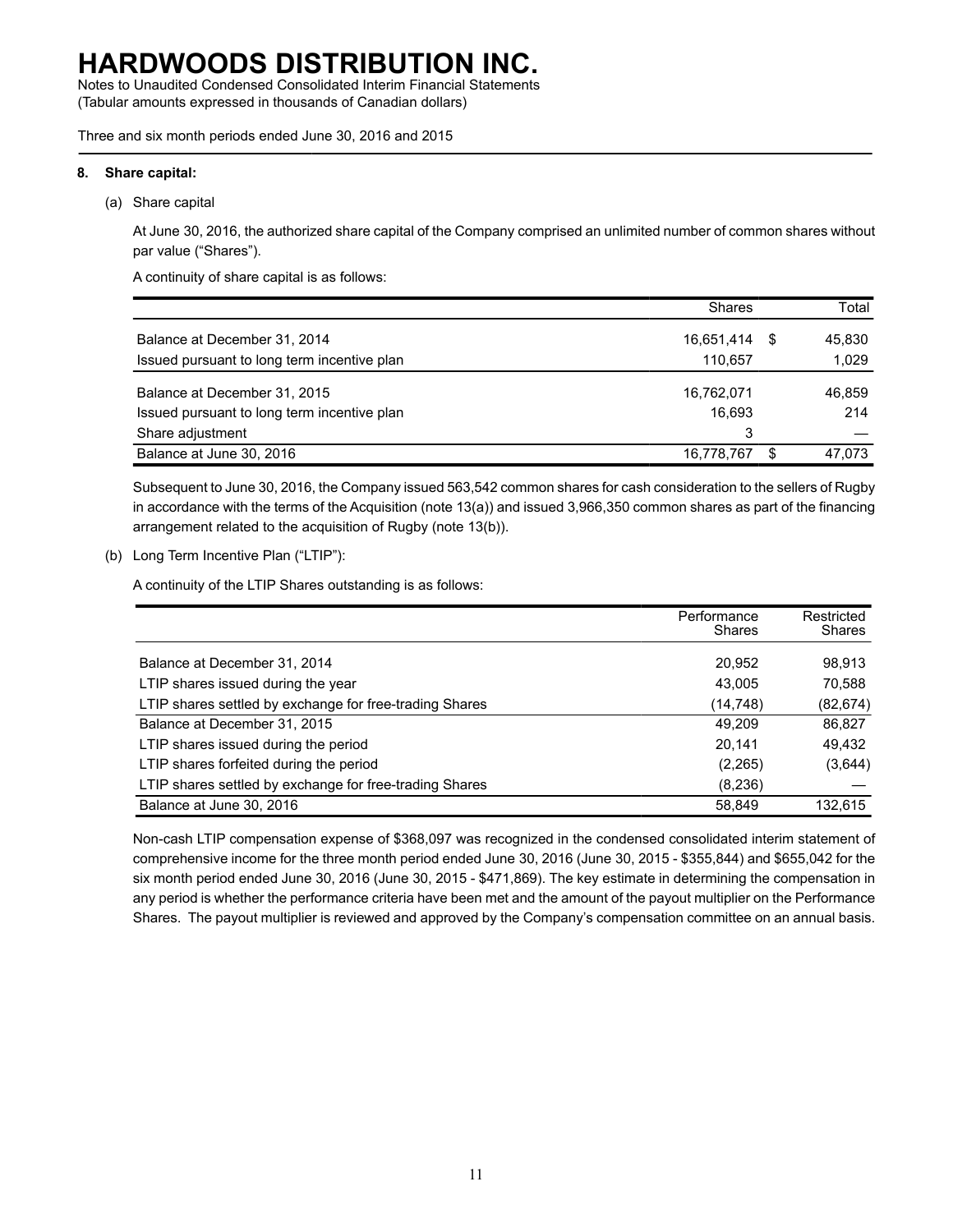Notes to Unaudited Condensed Consolidated Interim Financial Statements (Tabular amounts expressed in thousands of Canadian dollars)

Three and six month periods ended June 30, 2016 and 2015

#### **8. Share capital (continued):**

### (c) Weighted average shares:

The calculation of basic and fully diluted profit per share is based on the profit for the three month period ended June 30, 2016 of \$5.4 million (June 30, 2015 - \$5.0 million) and six month period ended June 30, 2016 of \$10.0 million (June 30, 2015 - \$9.7 million). The weighted average number of common shares outstanding in each of the reporting periods was as follows:

|                                           | Three months ended                   |            | Six months ended |                  |  |  |
|-------------------------------------------|--------------------------------------|------------|------------------|------------------|--|--|
|                                           | June 30.<br>June 30.<br>2016<br>2015 |            | June 30.<br>2016 | June 30,<br>2015 |  |  |
| Issued ordinary shares at beginning of    |                                      |            |                  |                  |  |  |
| the period                                | 16.778.767                           | 16.651.414 | 16.762.071       | 16.651.414       |  |  |
| Effect of shares issued during the period |                                      |            |                  |                  |  |  |
| pursuant to long-term incentive plan      |                                      |            | 8,438            |                  |  |  |
| Weighted average common shares - basic    | 16,778,767                           | 16,651,414 | 16.770.509       | 16,651,414       |  |  |
| Effect of dilutive securities:            |                                      |            |                  |                  |  |  |
| Long-term incentive plan                  | 151,113                              | 146.202    | 151,789          | 132,201          |  |  |
| Weighted average common shares - diluted  | 16,929,880                           | 16,797,616 | 16,922,298       | 16,783,615       |  |  |

### **9. Finance income and expense:**

|                                         |      | Three months ended |                  |                  | Six months ended |                  |  |
|-----------------------------------------|------|--------------------|------------------|------------------|------------------|------------------|--|
|                                         | Note |                    | June 30.<br>2016 | June 30,<br>2015 | June 30.<br>2016 | June 30,<br>2015 |  |
| Finance expense:                        |      |                    |                  |                  |                  |                  |  |
| Interest on bank indebtedness           |      | \$                 | $(234)$ \$       | (330)            | \$<br>$(481)$ \$ | (666)            |  |
| Accretion of finance lease obligation   |      |                    | (30)             | (26)             | (57)             | (55)             |  |
| Foreign exchange loss                   |      |                    | (93)             | (72)             | (461)            |                  |  |
| Total finance expense                   |      |                    | (357)            | (428)            | (999)            | (721)            |  |
| Finance income:                         |      |                    |                  |                  |                  |                  |  |
| Interest on trade receivables, customer |      |                    |                  |                  |                  |                  |  |
| notes, and employee loans               | 5    |                    | 94               | 98               | 168              | 192              |  |
| Foreign exchange gain                   |      |                    |                  |                  |                  | 435              |  |
| Total finance income                    |      |                    | 94               | 98               | 168              | 627              |  |
| Net finance income (expense)            |      | S                  | $(263)$ \$       | (330)            | \$<br>$(831)$ \$ | (94)             |  |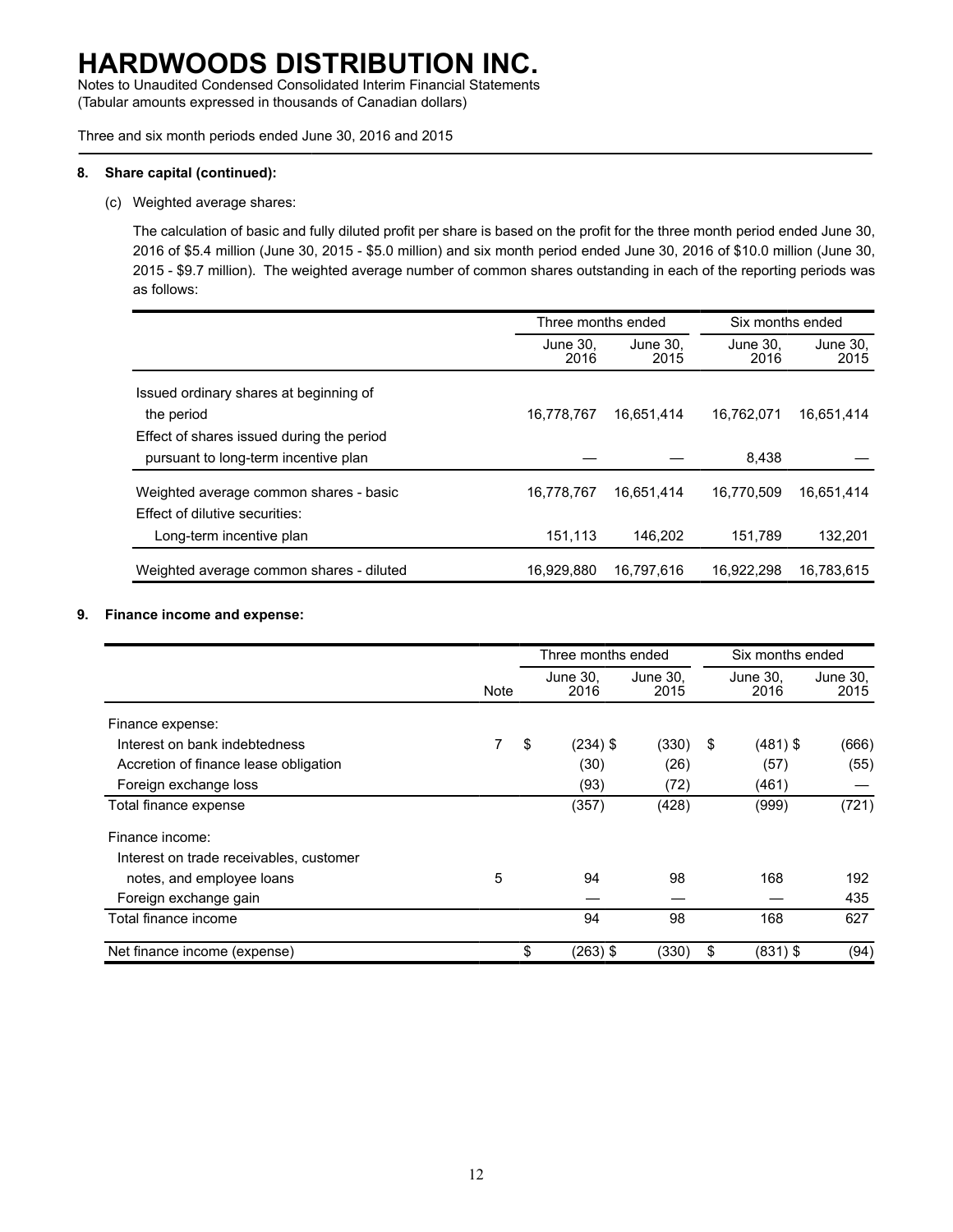Notes to Unaudited Condensed Consolidated Interim Financial Statements (Tabular amounts expressed in thousands of Canadian dollars)

Three and six month periods ended June 30, 2016 and 2015

### **10. Segment reporting:**

Information about geographic areas is as follows:

|                                  | Three months ended |                  |     | Six months ended |     |                  |  |                  |
|----------------------------------|--------------------|------------------|-----|------------------|-----|------------------|--|------------------|
|                                  |                    | June 30,<br>2016 |     | June 30,<br>2015 |     | June 30,<br>2016 |  | June 30,<br>2015 |
| Revenue from external customers: |                    |                  |     |                  |     |                  |  |                  |
| Canada                           | S                  | 34.008 \$        |     | 30.175           | S   | 65,350 \$        |  | 58,011           |
| <b>United States</b>             |                    | 123.023          |     | 113.176          |     | 249.094          |  | 220.456          |
|                                  | S                  | 157.031          | -\$ | 143.351          | \$. | 314,444 \$       |  | 278.467          |

|                                     | June 30,<br>2016 |    | December 31,<br>2015 |
|-------------------------------------|------------------|----|----------------------|
| Non-current assets <sup>(1)</sup> : |                  |    |                      |
| Canada                              | \$<br>1,713      | \$ | 1,347                |
| <b>United States</b>                | 14,664           |    | 14,889               |
|                                     | 16,377           | S  | 16,236               |

 $(1)$  Excludes financial instruments and deferred income taxes.

### **11. Seasonality:**

The Company is subject to seasonal influences. Historically, the first and fourth quarters are seasonally slower periods for construction activity and therefore demand for hardwoods products.

### **12. Provisions:**

*Legal*

The Company and its subsidiaries are subject to legal proceedings from time to time that arise in the ordinary course of its business. Management is of the opinion, based upon information presently available, that it is unlikely that any liability, to the extent not provided for or through insurance, would be material in relation to the Company's condensed consolidated interim financial statements as at June 30, 2016.

### *Decommissioning*

The Company and its subsidiaries are not obligated in a material way for decommissioning or site restoration.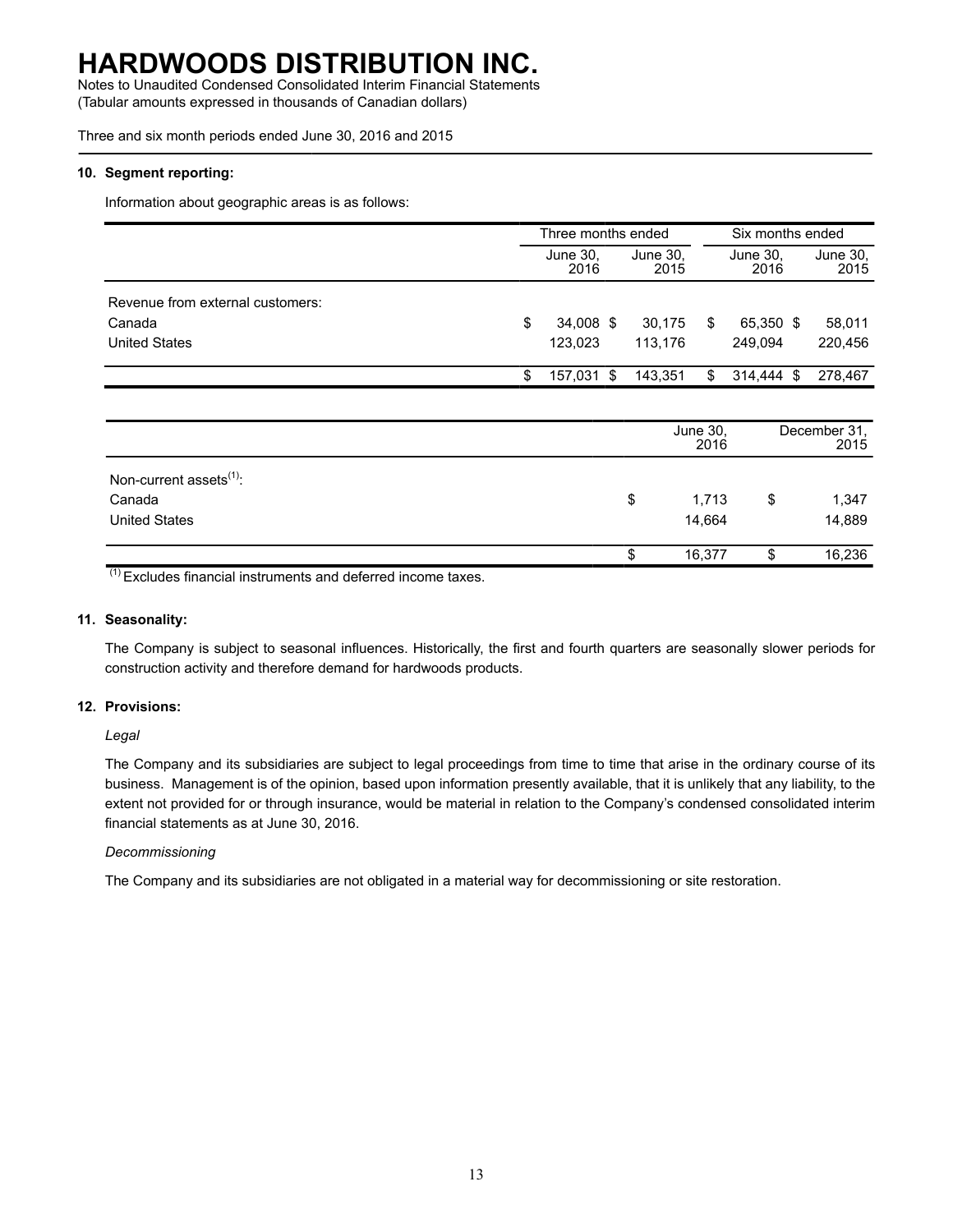Notes to Unaudited Condensed Consolidated Interim Financial Statements (Tabular amounts expressed in thousands of Canadian dollars)

Three and six month periods ended June 30, 2016 and 2015

#### **13. Subsequent events:**

(a) Rugby Acquisition:

On July 15, 2016, the Company, through one of its wholly owned subsidiaries, acquired substantially all the assets used in the business of Rugby and assumed certain of Rugby's liabilities for a base purchase price of \$138.8 million (US\$107.0 million) and up to \$16.9 million (US\$13.0 million) in earn-out contingent consideration. Rugby operates a network of 30 distribution centers in the US and is engaged in the wholesale distribution of non-structural architectural grade building products to customers that supply end-products to the commercial construction market. Rugby also serves industrial, retail residential and institutional construction end-markets.

The base purchase price is comprised of (i) \$129.8 million (US\$100.0 million) in cash consideration, and (ii) \$9.0 million (US\$7.0 million) in cash that was immediately used by the sellers to acquire 563,542 common shares of the Company. The base purchase price was determined on the basis that the sellers will deliver working capital as defined in the asset purchase agreement as net asset value ("NAV"), on closing of the acquisition of between US\$47.5 million and US\$48.5 million and, to the extent that the NAV is outside this range at closing of the Acquisition, the purchase price will be adjusted for on a dollar for dollar basis. As of the date of these financial statements, the NAV delivered by the sellers has not been finalized.

The earn-out is intended to pay future consideration, to be determined at the two-year anniversary of closing of the Acquisition based on achievement of certain gross profit thresholds during such two-year period (the "Earn-Out Period"), of up to an estimated US\$4.8 million in cash or common shares (the "Earn-Out Consideration") to one of the principals of the sellers (the "former owner"). In addition, the earn-out is also intended to pay certain management of Rugby, whom will be employed by the Company after closing of the Acquisition ("Rugby Management"), remuneration of up to an estimated US\$8.2 million in cash or common shares (the "Earn-Out Bonuses") for the achievement of the same gross profit thresholds during the Earn-Out Period. The earn-out is payable in either cash or common shares at the Company's option. The Earn-Out Consideration is expected to be accounted for as purchase price consideration. The Earn-Out Bonuses are expected to be accounted for as compensation expense over the next two years.

The Company has estimated that the Earn-Out Consideration payable will be approximately \$2.6 million (US\$2.0 million) and this has been accounted for as purchase consideration in the preliminary purchase price allocation below.

The acquisition will be accounted for as a business combination using the acquisition method, with the Company being the acquirer and Rugby being the acquiree, and where the assets acquired and liabilities assumed are recorded at their fair values at the acquisition date.

In connection with the acquisition, the Company incurred \$1.3 million in transaction costs in the quarter ended June 30, 2016 which are included in administration expenses in the condensed consolidated interim statement of comprehensive income. In addition to transaction costs, the Company incurred to June 30, 2016, additional fees of \$1.8 million related to the financing of the acquisition, which are described below in notes 13(b) and (c).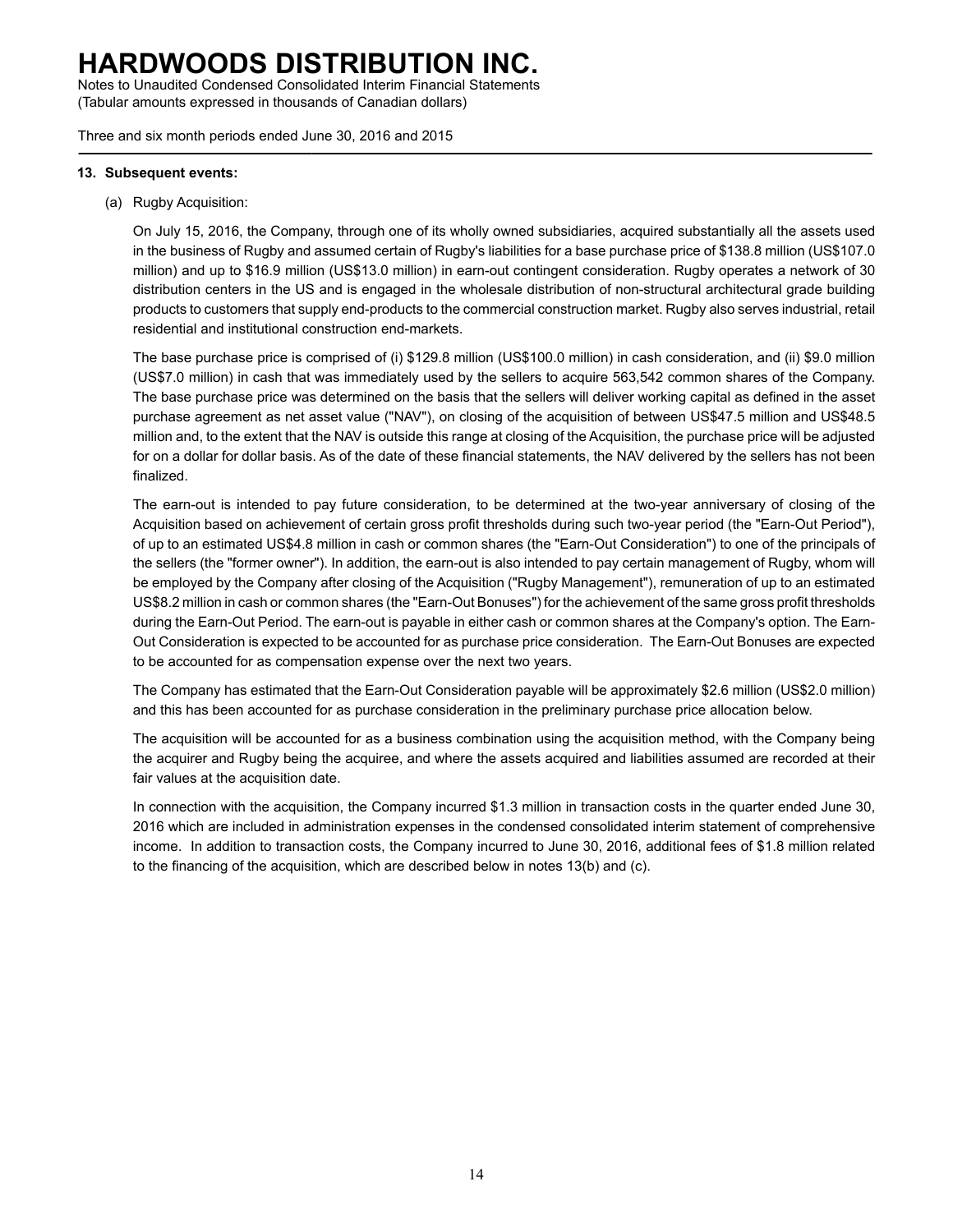Notes to Unaudited Condensed Consolidated Interim Financial Statements (Tabular amounts expressed in thousands of Canadian dollars)

Three and six month periods ended June 30, 2016 and 2015

#### **13. Subsequent events (continued):**

(a) Rugby Acquisition (continued):

*Fair value of assets acquired and liabilities assumed*

The preliminary estimated fair value of Rugby's identified assets and liabilities assumed in accordance with the acquisition method are as follows:

|                                                      | US\$          |    | CDN\$     |
|------------------------------------------------------|---------------|----|-----------|
| Cash consideration                                   | \$<br>107,000 | \$ | 138,833   |
| Fair value of Earn-Out Consideration                 | 2,000         |    | 2,595     |
| Estimated total purchase price                       | \$<br>109,000 | \$ | 141,428   |
|                                                      |               |    |           |
| Assets acquired and liabilities assumed:             |               |    |           |
| Accounts and other receivables                       | \$<br>28,931  | \$ | 37,538    |
| Inventories                                          | 35,546        |    | 46,121    |
| Other current assets                                 | 1,126         |    | 1,461     |
| Property plant and equipment                         | 2,033         |    | 2,638     |
| Accounts payable and accrued liabilities             | (18, 213)     |    | (23, 631) |
| Estimated identifiable net assets acquired           | 49,423        |    | 64,127    |
|                                                      |               |    |           |
| Goodwill, intangibles and unallocated purchase price | 59,577        |    | 77,301    |
| Estimated net assets acquired                        | \$<br>109,000 | \$ | 141,428   |

The above is a preliminary estimate of the fair value of the assets acquired and liabilities assumed of Rugby as of the Acquisition date. The estimate will remain preliminary until the Company is able to (i) complete a valuation of significant intangible assets acquired, (ii) evaluate the fair value of other assets acquired and liabilities assumed, (iii) complete a final assessment of the Earn-Out Consideration, and (iv) finalize the NAV acquired. The final determination of the fair value of assets acquired and liabilities assumed, which is expected to be no later than one year from the acquisition date, could differ significantly from the amounts presented above.

Significant assumptions and estimates made as it relates to the preliminary purchase price presented above are as follows:

• Estimated identifiable assets and liabilities - The book values are assumed to equal their fair values for the purposes of the above preliminary purchase price allocation.

• Goodwill, intangibles, and unallocated purchase price - This represents the excess of purchase price compared to the estimate of the fair value of the identifiable assets acquired and liabilities assumed. The goodwill arising from the acquisition is expected to be deductible for tax purposes.

The Company financed the Acquisition through a combination of an equity offering (the "Bought Deal Financing") and a renegotiated Hardwoods USLP Credit Facility (the "US Credit Facility").